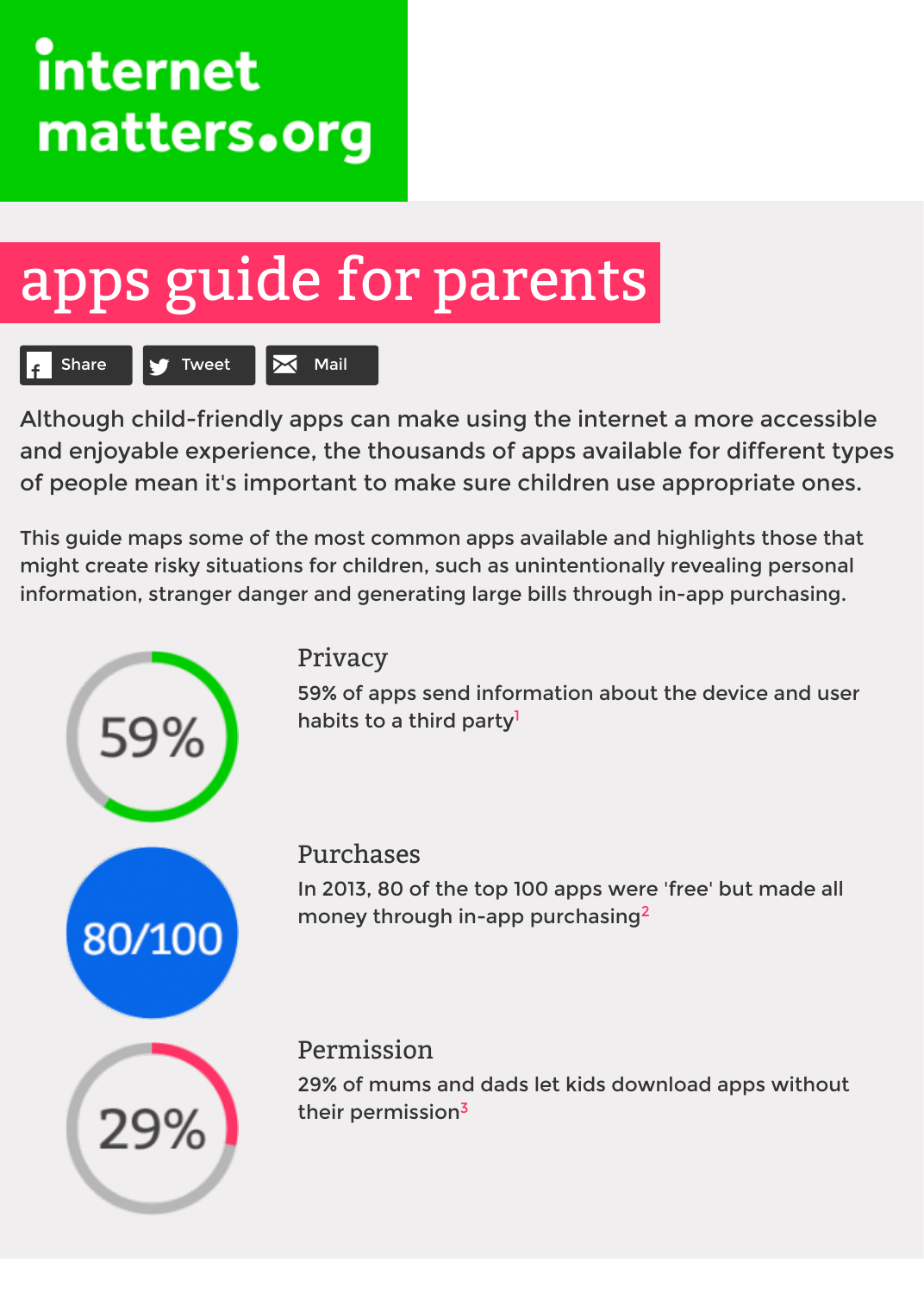Meeting and chatting with strangers online poses risks to young people who [might be vulnerable to gr](http://www.internetmatters.org/technologies/apps.html#meeting-new-people-chatting)[ooming and online \(and offline\)](http://www.internetmatters.org/technologies/apps.html#social-networking) forms of sexual ab

### Sending inappropriate content

With the physical barrier of a screen, some people feel more empowered to pressurise others into sending messages, often of a sexual or derogatory nature.

#### Sharing a location

Many apps share the user's location. This can put children at risk from others actively seek out children with the intention of meeting in the real world. Sharing a location can also raise concerns with identity theft and privacy.

Read more about Online Grooming, Privacy & Identity Theft, and Sexting here.

## Chatting apps popular with children

Where available, you'll also find links to the relevant privacy pages or FAQs for t apps.



#### BBM

The BlackBerry Messenger (BBM) app allows you to share messages and image allows you to make free calls anywhere around the world.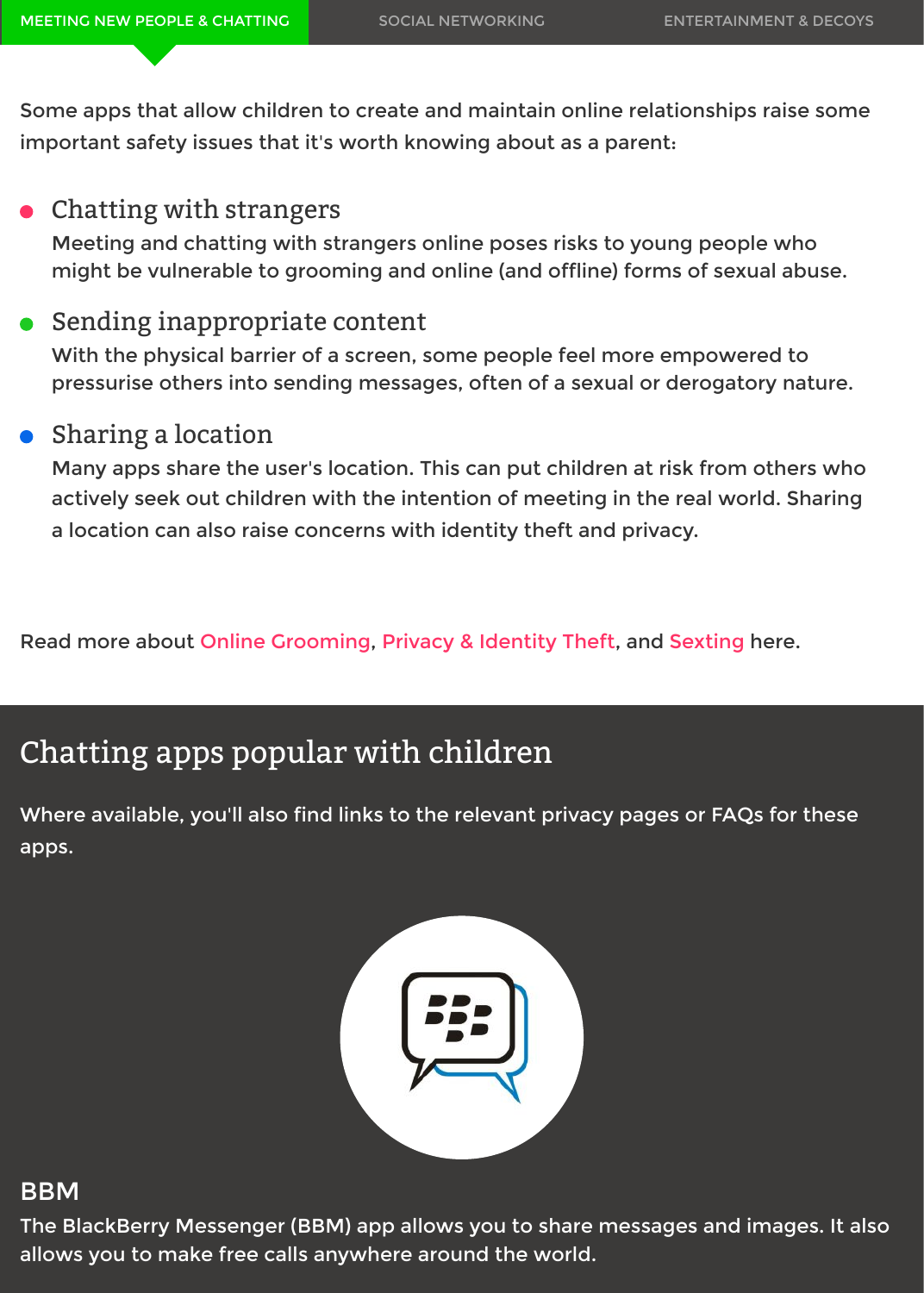#### Facebook Messenger

The Facebook Messenger app is a [messenger app tha](https://www.facebook.com/safety/)t connects with the Inbox Facebook.



#### Chat and Play

The app offers a virtual world that might be appealing to children due to its car customisation. You can create your own avatar as well as customising your own chatroom.



#### **Skype**

Skype allows you to make voice ca[lls over an internet](https://support.skype.com/en/faq/FA10548/what-security-measures-do-you-have-in-place-to-help-protect-children-on-skype) connection. It also has a d function and allows the transmission of files from one person to another.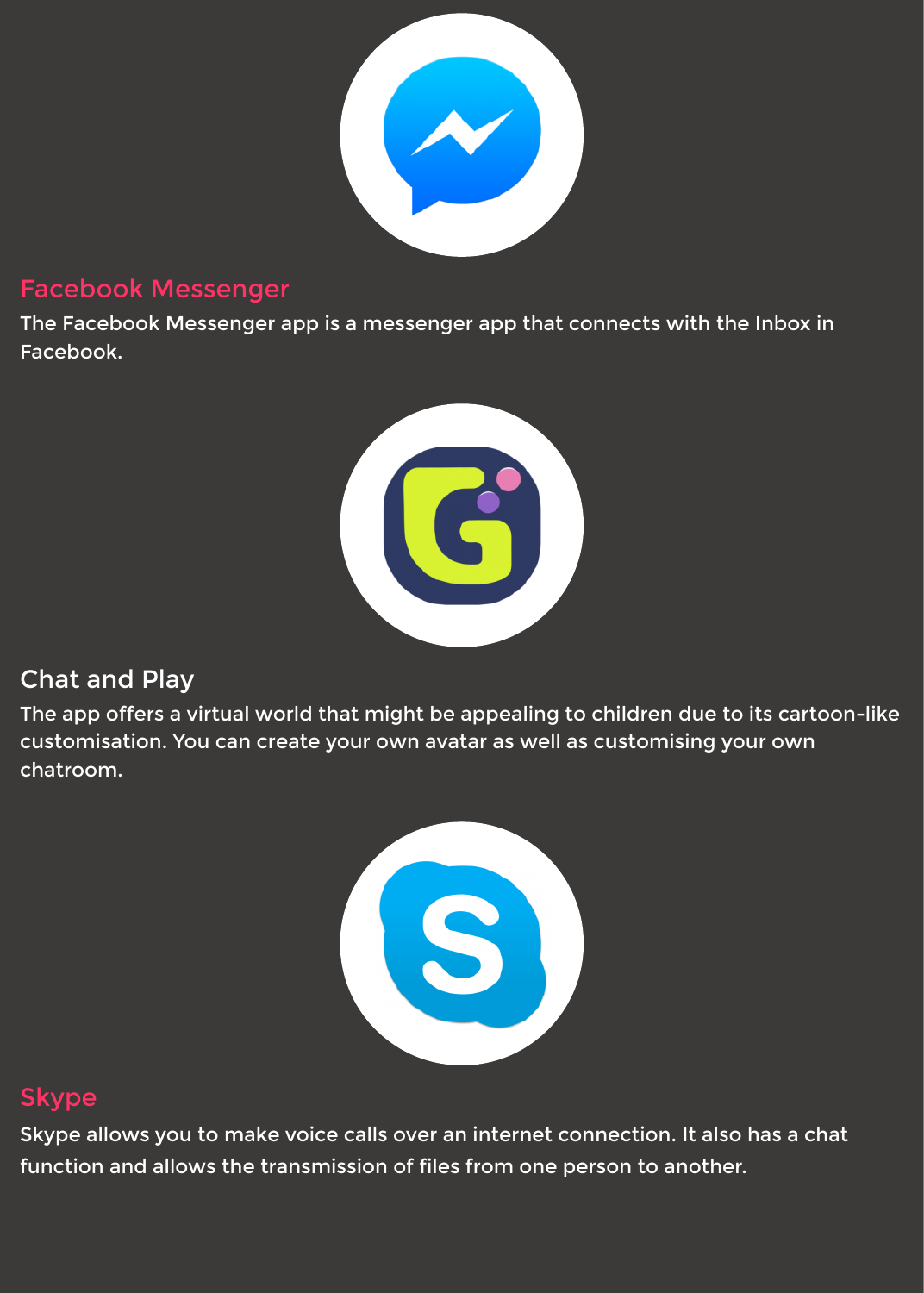#### Telegram

Telegram is an app available on bo[th mobile and desk](https://telegram.org/faq#security)tops, allowing free and sa messages for the sender. The app encrypts messages and gives you the ability destroy them if unwanted.



#### Viber

You can make free calls, share ima[ges and texts free-o](http://www.viber.com/privacypolicy.html)f-charge anywhere. It's b knowing the other person's phone number, so you can only message another person is you already know their telephone number.



#### WeChat

WeChat is a voice and text messag[ing app with locati](http://www.wechat.com/en/faq.html#iphone)on and Bluetooth functior WeChat allows you to contact other people randomly if they're in a similar locat using certain functions of the app at the same time.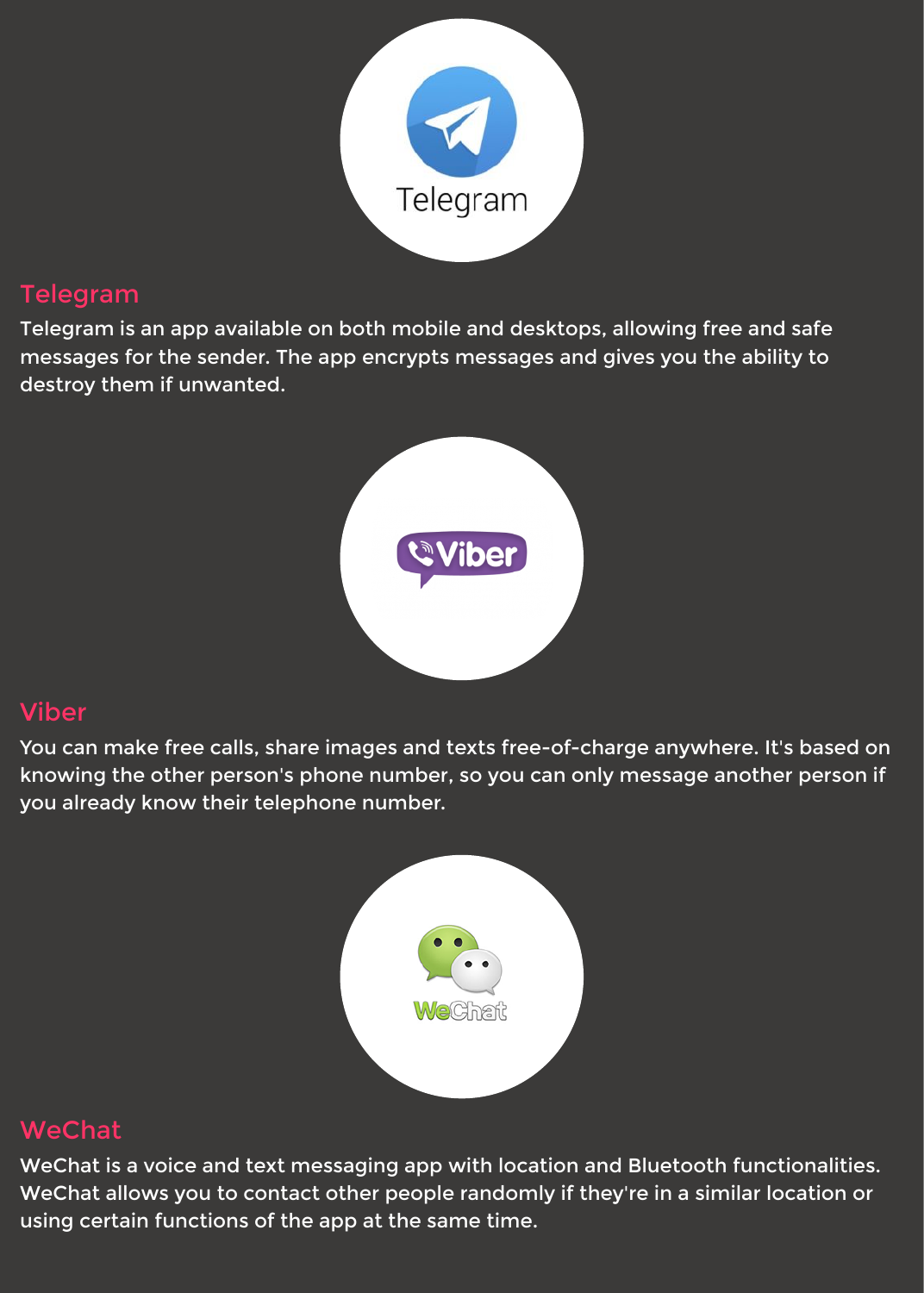#### Whatsapp

Free-of-charge, real-time messaging. You can share images and videos, take pa 'group chats' and share locations. You can only message someone if you alread their telephone number.

# Apps for meeting new p[eople that m](http://www.whatsapp.com/faq/en/general/21864047)ight create risks

[Many of thes](http://www.whatsapp.com/faq/en/general/21864047)e apps forge a link between children, teens, and adults in the virtu Whilst some of the apps don't have age restrictions, those that do could be igne young people. Worryingly these apps might also bridge the gap between virtual real world. In a recent Childline survey, as many as 33% of children had been as meet offline by someone they've met on a dating site.

In this section you'll also find links to independent third-party articles and opini about these apps and the risks they may pose.



#### **Chatroulette**

The app version of Chatroulette has the same functionality as the desktop vers allowing video interactions between randomised strangers. The user has to log there is some (human and computerised) moderation/filtering for inappropriat content, but children may not know who they are talking to.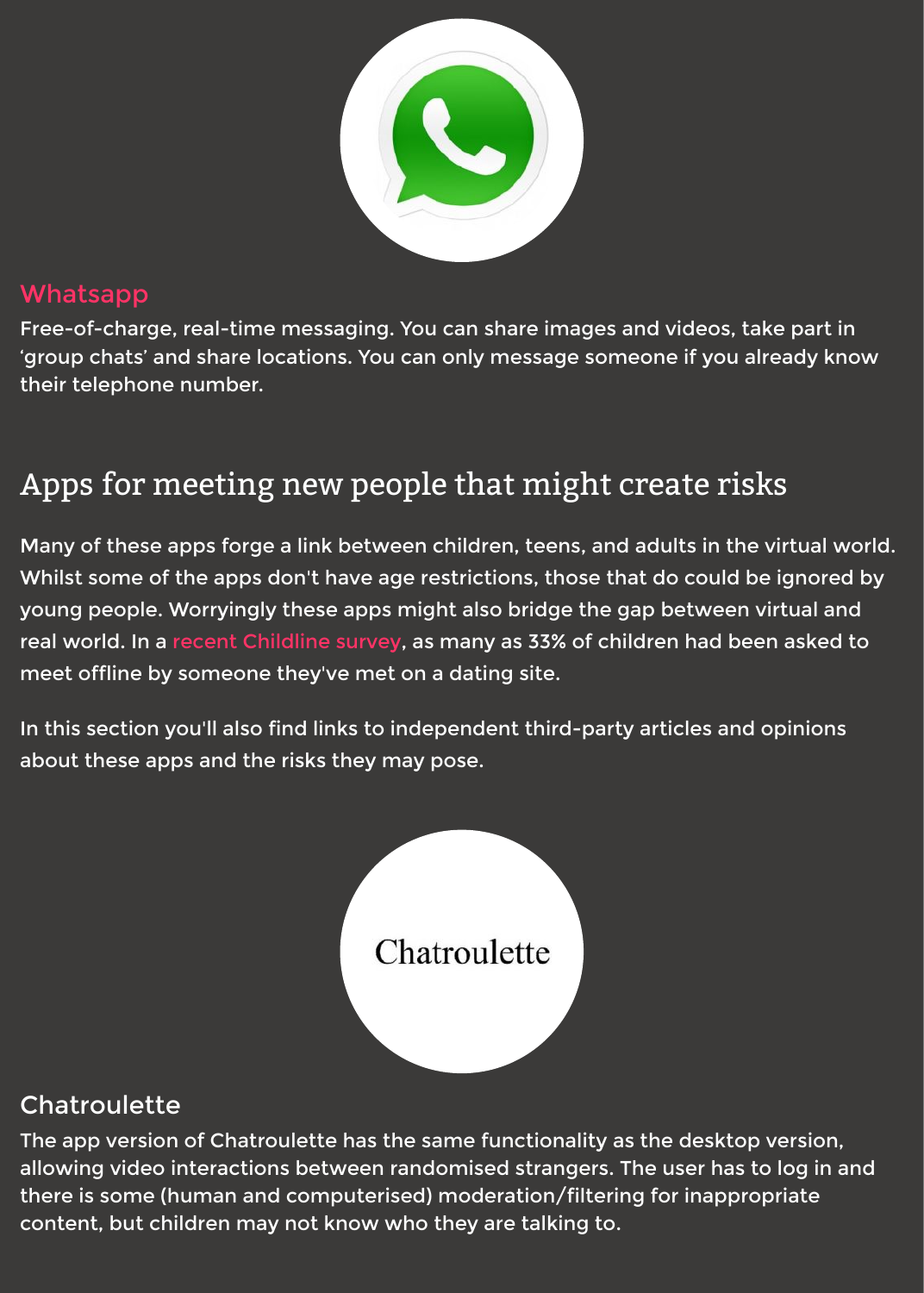#### Dattch

Dattch aims to make it easier for lesbians to avoid feeling isolated and meet ea away from bars and clubs. The app asks users to verify security by linking it to t Facebook page. Dattch state their network is not for under-18s, although it is possible to claim a false age and bypass age verification questions.



#### Down

Previously called 'Bang with Friend[s', Down is an app](http://www.digitalkidsinitiative.com/files/2013/04/Bang_With_Friends-TrendAlert-2Page.pdf) that allows users to find w their Facebook friends are local and available to meet up. Down openly acknow and promotes that their community use their app for sexual encounter, yet the don't restrict use to over-18s.



#### **Grindr**

Aimed at bisexual and gay men, thi[s app uses location](http://www.metroweekly.com/2014/02/british-grindr-users-warned-to/) and photos to encourage minded' meetings between strangers. Grindr introduces users to 'matches' with closest geo-radius. Grindr is intended for over-18s, and asks the user to verify th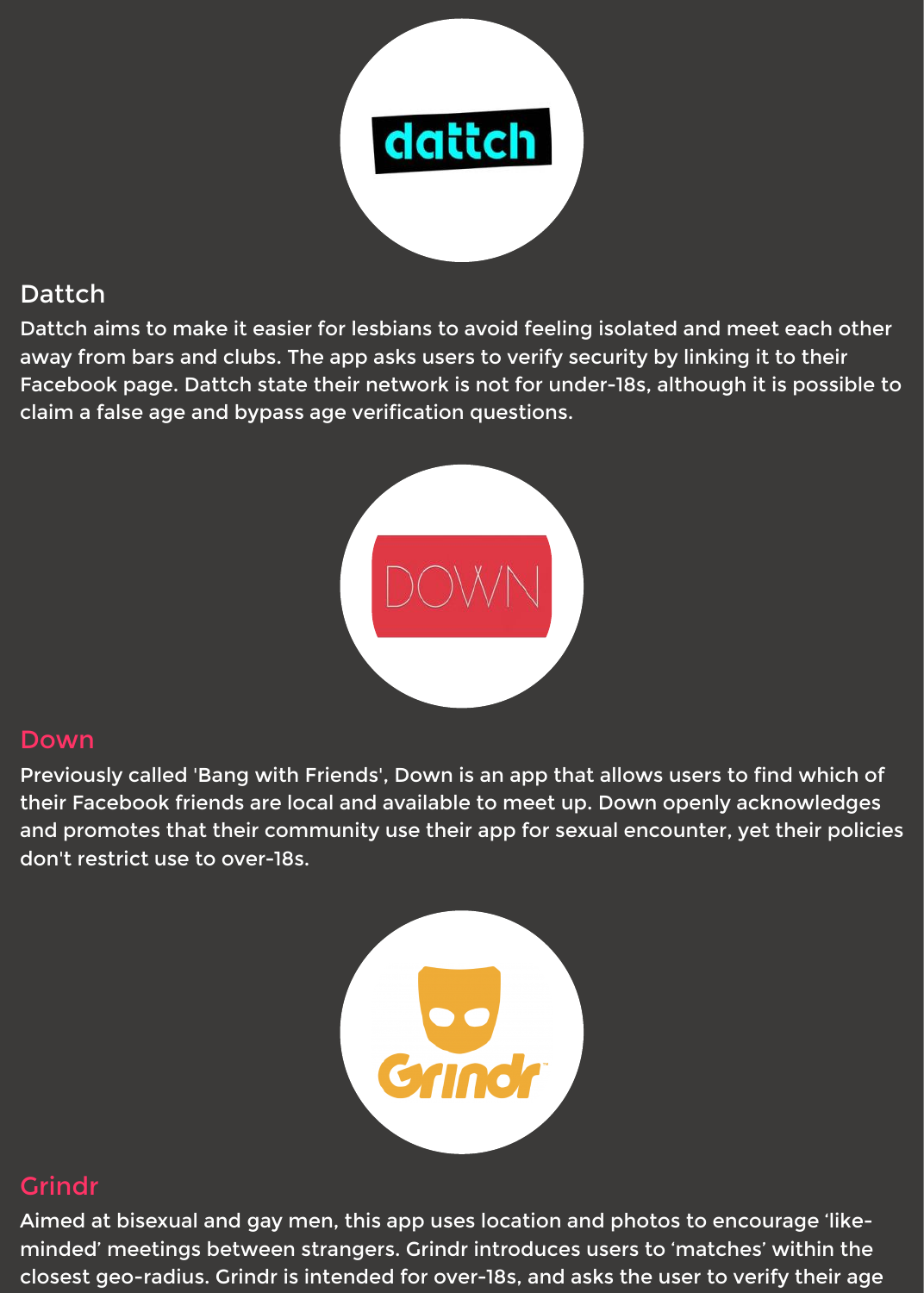#### MeowChat

MeowChat's distinctive look includ[es cartoon cats and](http://www.independent.co.uk/life-style/gadgets-and-tech/what-is-meowchat-new-messaging-app-combines-tinder-and-whatsapp--but-is-it-safe-9634576.html) allows users to send texts, images or audio clips. It encourages chatting with 'like-minded' strangers based user's location at any time. MeowChat's minimum sign up age is 13, yet chatroo contain bad language and invitations to private chats with strangers.



#### MyLOL

MyLOL is a 'teen dating app' aimed [at 13-20 year olds.](http://www.mirror.co.uk/news/uk-news/mylolcom-teen-dating-website-playground-3103803) The network is moderate key word detection is in operation. Following recent criticism, an upper age lim into effect, however it has been reported that those older members with accou registered before the change still have active accounts.



#### **Tinder**

Users are 'selected' by other users [as someone they'd](http://www.independent.co.uk/voices/comment/tinder-isnt-for-teens-so-why-are-so-many-using-the-app-9152087.html) like to meet by swiping o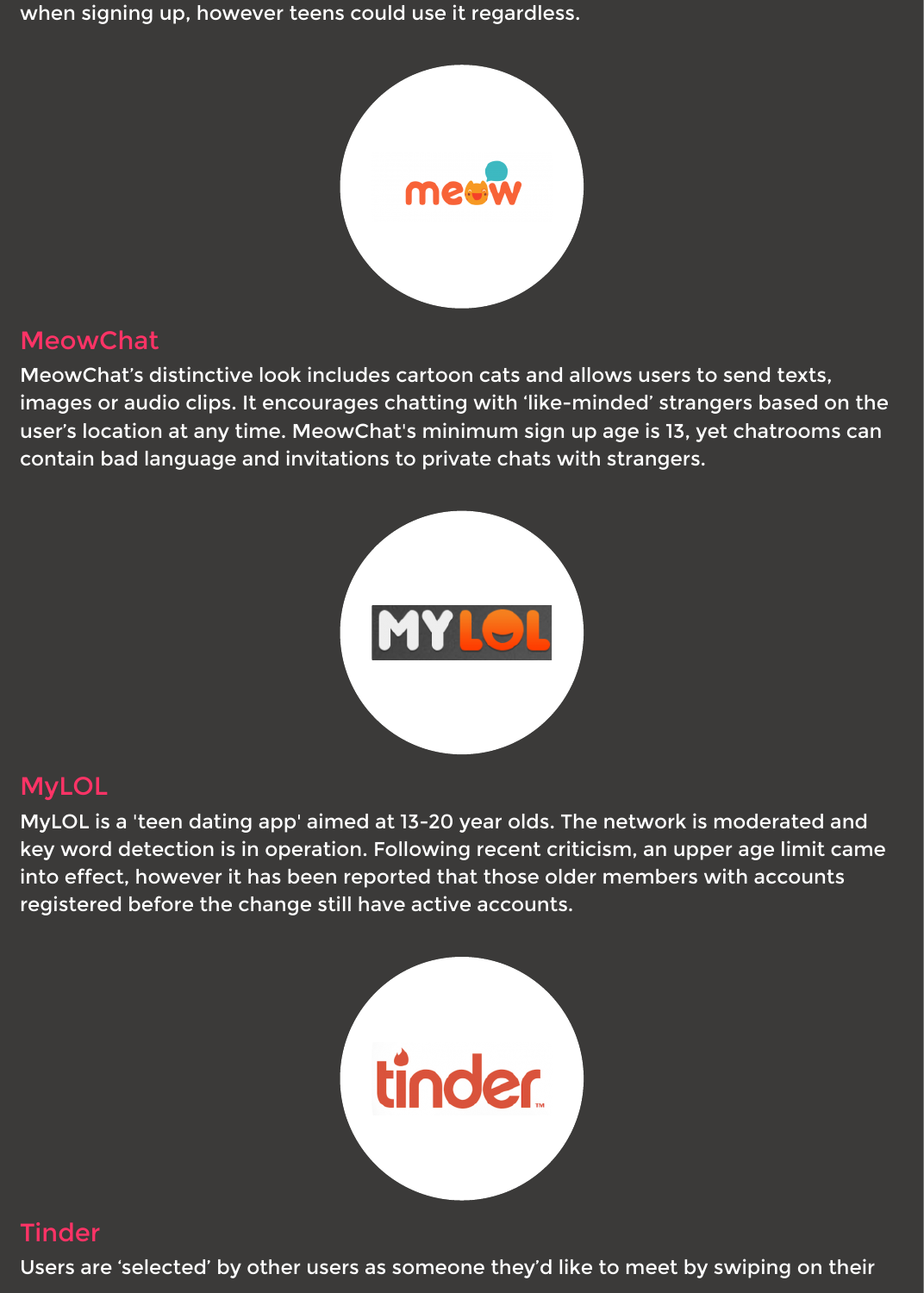

#### VoiceCandy

The app allows users to record a short voice clip and other users decide whether want to chat before they're able to see a photo. If users don't find the person at once they see their picture, they have 5 seconds to change their mind. The min age for signup is 13.



#### Whisper

Whisper is an anonymous messagi[ng app where users](http://www.huffingtonpost.com/lindsey-saletta/the-internets-newest-time-suck-whisper-app_b_4731943.html) are encouraged to share they wouldn't want to put their name to. Whisper includes a category whereby can search for 'Meet Up' - in this category there can sexual images and messag Whisper is rated 17+ in the app store, but many teens could use it regardless.



Yik Yak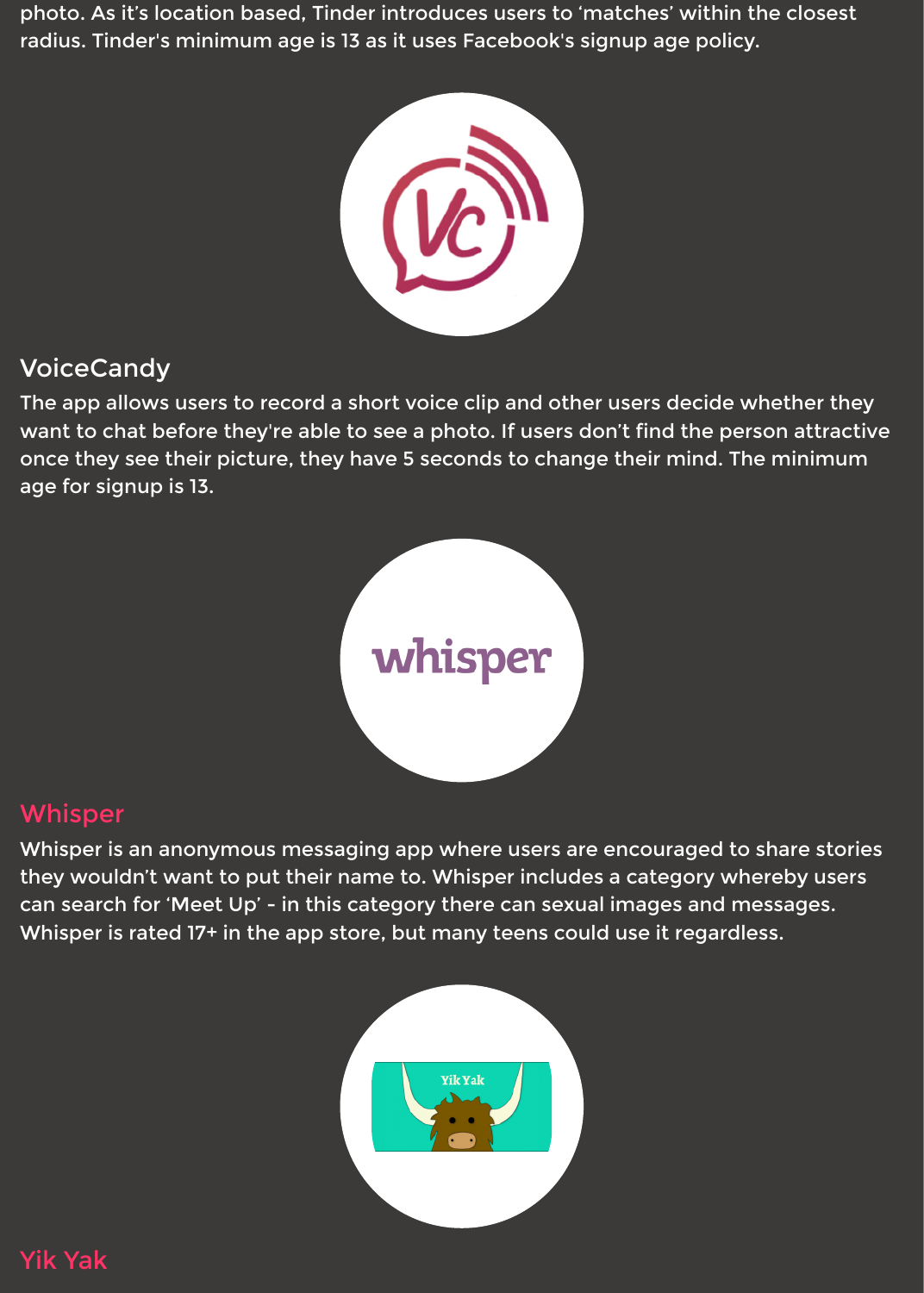

#### Send This Instead

The Send This Instead app has bee[n developed to hel](http://sendthisinstead.com/)p children combat <mark>sexting</mark> from peers. The app gives a range of optional images with humoro messages so that children can send these as a response to sexting, putting the in control.



#### Zipit

Made by ChildLine, Zipit aims to h[elp teenagers deal w](http://www.childline.org.uk/Play/GetInvolved/Pages/sexting-zipit-app.aspx)ith difficult sexting and f situations. The app offers humorous comebacks, advice, and aims to help teena stay in control of flirting when chatting.

MEETING NEW PEOPLE & CHATTING

SOCIAL NETWORKING ENTERTAINMENT &

[1. D. Ho](http://www.childline.org.uk/Play/GetInvolved/Pages/sexting-zipit-app.aspx)lloway, L. Green and S. Livingstone, EU Kids Online network, Zero to Eight: Young children and their use, August 2013.